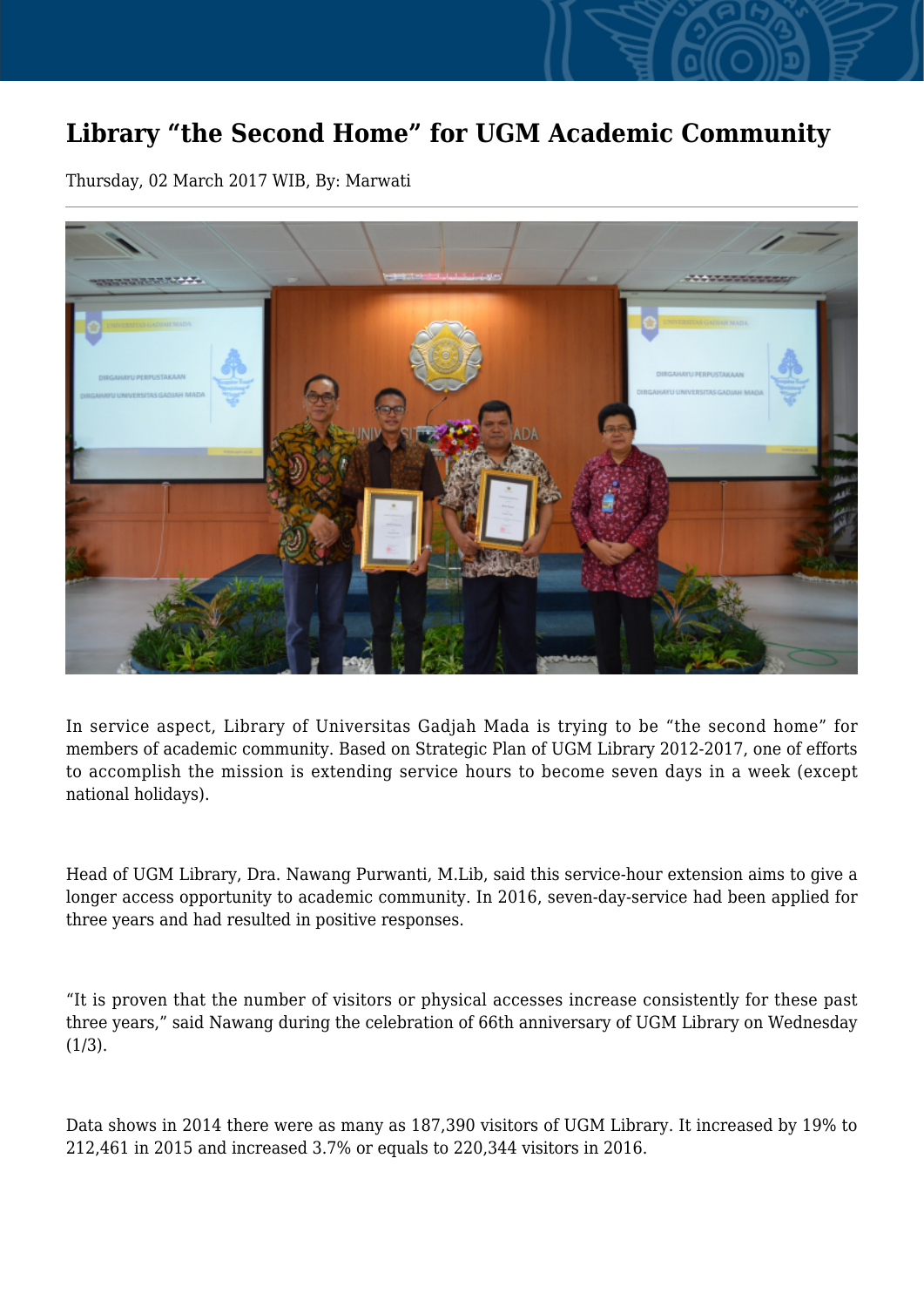Although most of libraries in faculties and schools (Vocational School and Graduate School) have yet to perform the same service-hour as UGM Library, the overall number of visitors at libraries in UGM is increasing, from 523,526 visitors in 2014, increased as many as 15.7% to become 605,711 in 2015 and increased by 11% or 672 thousands of visitors in 2016.

Meanwhile, in line with the increment of digital generation population, the number of virtual visitors of UGM Library's website at http://lib.ugm.ac.id also increased significantly. As many as 309,406 virtual visitors in 2014, increased fantastically by 225.78% or equals to 1,008,006 in 2015 and increased again by 75.81% or 1,772,193 in 2016.

"In order to increase the utilization of service and information, there will be service socialization and searching guidance of online database which are subscribed by UGM. Moreover, there will be workshop for applications utilization which are substantial for academicians, such as Zotero and Mendeley for reference management tools applications, self-uploading students' thesis, and AIMOS (Academic Integrity Monitoring System), an application for detecting thesis plagiarism," said Nawang.

Besides references service, at the 66th anniversary celebration, Nawang delivered some reports related to database and network, human resource, quality control, work program and budget, as well as partnership. Moreover, awards were presented to Ronald Tehupiring as the most active student visitor, Wilman Darsono as the most active borrower, and Atris Suyantohadi, S.T.P.,M.T., UGM lecturer, as the most active academicians on Online Database.

Dr. Paripurna P. Sugarda, S.H., L.L.M., Vice Rector of Partnership and Alumni of Universitas Gadjah Mada, gave high appreciation to the Library. In the university daily activities, UGM Library is considered of having a very strategic role by its incredible human resources.

"If it were a motor, when the motor moves, we won't pay attention to its machine. But if the machine is broken, the motor won't move certainly," said Paripurna.

Paripurna felt proud of UGM Library which has an astonishing mission which is creating UGM Library as the second home for academicians. It does not mean as second home literally, but implicitly.

"If our first home is dormitory or our house, therefore our second home will be UGM Library. It can not only be said as second home physically, but also in implicit meaning which means UGM Library, located in the center of Yogyakarta, has the same service as world universities' libraries," he added. (Humas UGM/Fiki).